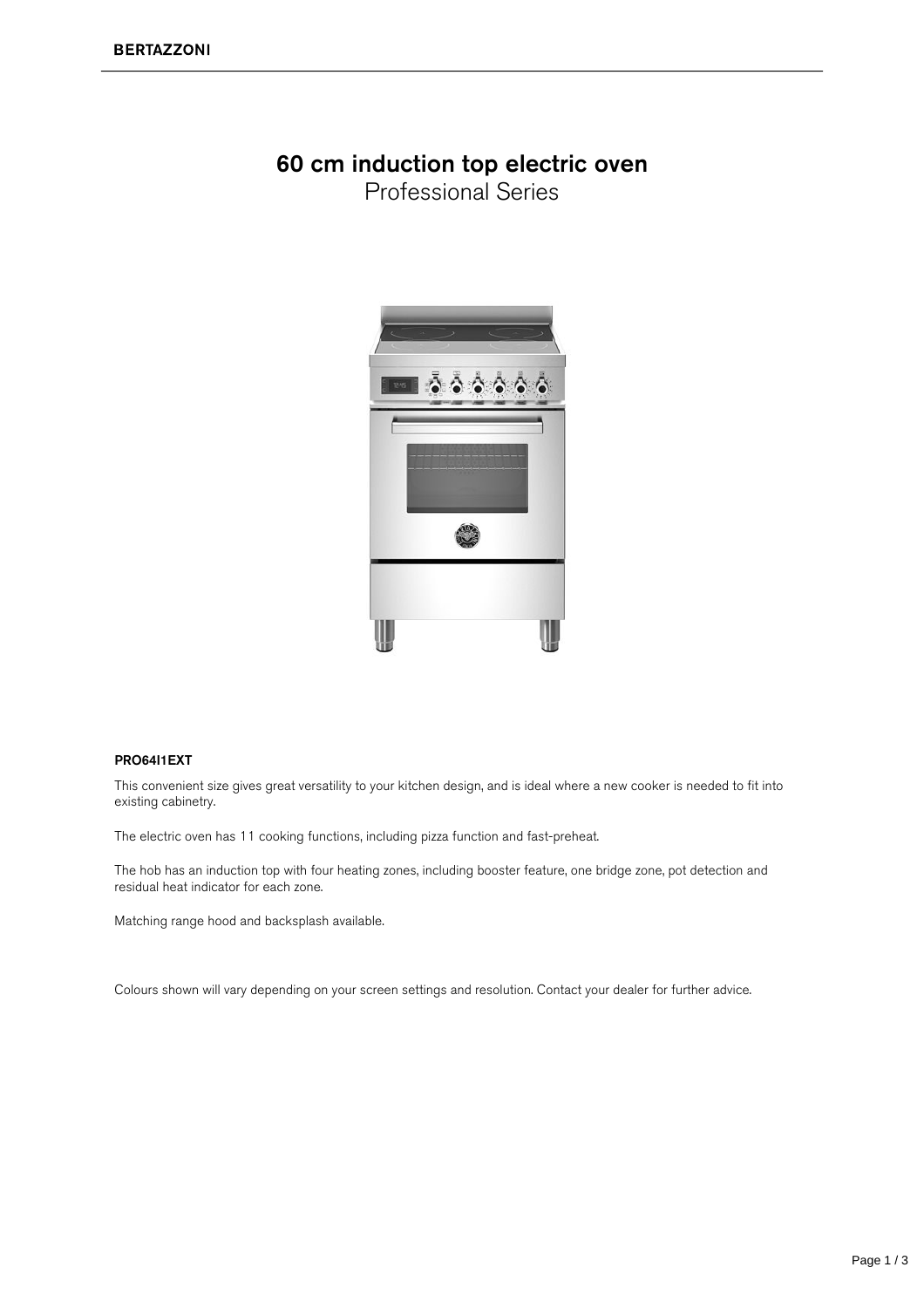## **Specifications**

## **Features**

| Worktop                   |                                                                                                                                                           |
|---------------------------|-----------------------------------------------------------------------------------------------------------------------------------------------------------|
| Size                      | 60 cm                                                                                                                                                     |
| Cooking zones             | $\overline{4}$                                                                                                                                            |
| Number of induction zones | 4, included 1 bridge zone                                                                                                                                 |
| Worktop type              | induction                                                                                                                                                 |
| Worktop controls          | knobs                                                                                                                                                     |
| Knobs                     | metal coated                                                                                                                                              |
| Upstand                   | yes                                                                                                                                                       |
| <b>Cooking zones</b>      |                                                                                                                                                           |
| Induction front right     | (ø 180 mm) 1850 W - 3000 W                                                                                                                                |
| Induction front left      | (ø 180 mm) 1850 W - 3000 W                                                                                                                                |
| Induction back right      | (ø 180 mm) 1850 W - 3000 W                                                                                                                                |
| Induction back left       | (ø 210 mm) 2300 W - 3700 W                                                                                                                                |
| Oven cavity               |                                                                                                                                                           |
| Oven configuration        | single                                                                                                                                                    |
| Oven fuel                 | electric                                                                                                                                                  |
| Oven type                 | electric multifunction                                                                                                                                    |
| Oven grill type           | electric                                                                                                                                                  |
| Cooking modes             | bake / bottom bake / convection / convection bake / convection grill / defrosting /<br>dehydrate / fast preheat / grill / oven light / pizza / upper bake |
| Net oven volume           | 691                                                                                                                                                       |
| Oven convection system    | single with ring heating element                                                                                                                          |
| Oven energy rating        | Α                                                                                                                                                         |
| Oven controls             | knobs / touch digital programmer                                                                                                                          |
| Inner oven door           | triple                                                                                                                                                    |
| Removable inner glass     | yes                                                                                                                                                       |
| Tray handle               | yes                                                                                                                                                       |
| Cooling fan               | yes                                                                                                                                                       |
| Oven levels               | 4                                                                                                                                                         |